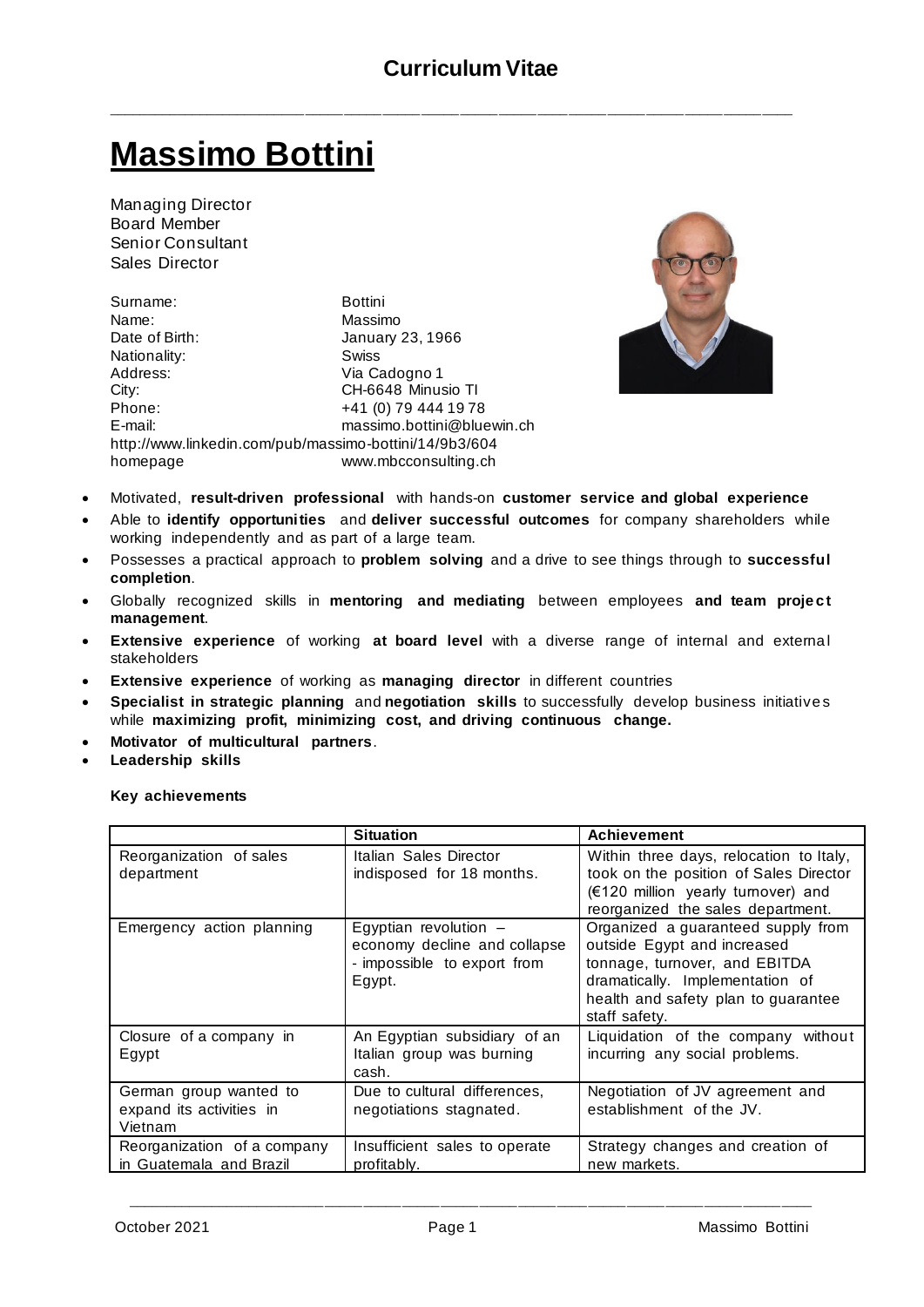\_\_\_\_\_\_\_\_\_\_\_\_\_\_\_\_\_\_\_\_\_\_\_\_\_\_\_\_\_\_\_\_\_\_\_\_\_\_\_\_\_\_\_\_\_\_\_\_\_\_\_\_\_\_\_\_\_\_\_\_\_\_\_\_\_\_\_\_\_\_\_\_\_\_\_\_\_\_\_\_\_\_\_\_\_\_\_\_\_

| Change management in<br>Tunisia | CEO was fired due to wrong<br>doings administratively. | The hiring and integration of the new<br>CEO in the business and |
|---------------------------------|--------------------------------------------------------|------------------------------------------------------------------|
|                                 |                                                        |                                                                  |
|                                 |                                                        | introduction of compliance rules                                 |
|                                 |                                                        | including an internal audit.                                     |
| Establish a new company in      | A big German group wanted                              | Searching for the best location to                               |
| Korea and plant construction    | to be present in Asia.                                 | build the processing plant, the                                  |
|                                 |                                                        | setting up of the legal entity, hiring                           |
|                                 |                                                        | of staff, negotiation with authorities                           |
|                                 |                                                        |                                                                  |
|                                 |                                                        | to get a cash grant.                                             |
| Business development in         | An Italian group looked for a                          | Negotiations with different Turkish                              |
| Turkey                          | JV partner in Turkey to build                          | companies. Signed a MOU.                                         |
|                                 | a processing plant                                     |                                                                  |
| Adviser of the Chairman of      | Construction of a new silica                           | Providing know-how related to the                                |
|                                 |                                                        |                                                                  |
| the Board                       | sand processing plant in                               | silica sand market.                                              |
|                                 | Malaysia.                                              |                                                                  |

### **Occupational career**

| 03/2013 - current              | MBC Consulting GmbH, Locarno, Switzerland                                  |  |
|--------------------------------|----------------------------------------------------------------------------|--|
|                                | Turnaround consulting for several clients with companies in Vietnam,       |  |
|                                | Indonysia, Turkey, Central America, India, Brazil, and in the Middle East. |  |
|                                | CEO of HPF Minerals Limited, and HPF Minerals Tech, Korea                  |  |
|                                | <b>Quarzwerke GmbH Asia Director</b>                                       |  |
| $03/2014 - 05/2016$            | Shareholder Adviser of Middle East Regional Development                    |  |
|                                | Enterprises (MEREN), Jordan                                                |  |
|                                | Shareholder Adviser of Adwan Chemical, Saudi Arabia                        |  |
|                                | Shareholder Adviser Z Overseas Cairo, and Poulina Group Tunisia            |  |
| $08/2013 - 02/2014$            | Visiting Lecturer in Marketing at the                                      |  |
|                                | Advanced Vocational School for Tourism (HFT)                               |  |
| $06/2008 - 02/2013$            | Managing Director (CEO) Sibelco Egypt, Cairo, Egypt                        |  |
| $07/2006 - 02/2013$            | Sibelco Group Business Development Manager North Africa and Middle         |  |
|                                | East (Algeria, Egypt, Tunisia, Iran, Saudi Arabia, UAE, Oman, Qatar,       |  |
|                                | Bahrain, and Lebanon)                                                      |  |
| $08/2005 - 02/2006$            | Managing Director (CEO) Sibelco Switzerland AG, Switzerland,               |  |
|                                | Deputy of the Board of Directors (until 02/2013)                           |  |
| 05/2003 - 11/2007              | Integration Officer of Z Overseas Minerals of Sibelco Group                |  |
| 06/2000 - 04/2003              | Chief Operating Officer (COO) and interim Sales Director, Sibelco Italia,  |  |
|                                | Milano, Italy                                                              |  |
| 03/1997 - 05/2000              | Chief Operating Officer (COO), Sibelco Switzerland AG, Switzerland         |  |
| 08/1993 - 02/1997              | Assistent CEO, Sibelco Switzerland AG, Switzerland                         |  |
|                                | (1996, six-month business sojourn in the USA)                              |  |
| 12/1992 - 06/1993              | Helvetia Versicherungen, St. Gallen, Switzerland                           |  |
|                                | Legal Services                                                             |  |
| 10/1991 - 06/1992              | University of St. Gallen, Switzerland                                      |  |
|                                | Assistant in Civil Process Law                                             |  |
| 05/1990 - 07/1990              | St. Gallische Kantonalbank, St. Gallen, Switzerland Central Cash           |  |
|                                | Desk                                                                       |  |
| <b>Career-related mandates</b> |                                                                            |  |
|                                |                                                                            |  |
| $04/2012 - 03/2020$            | Member of the Finance Advisory Committee of the town Minusio,              |  |
|                                | Ticino, Switzerland                                                        |  |
| $01/2004 - 02/2013$            | Board member of Dutto, Borgo San Dalmazzo, Italy                           |  |
|                                | Stiftungsrat Patronale Fürsorgestiftung Sihelco AG                         |  |
|                                | Board member of Maffei Sarda Silicati, Florinas, Sardinia, Italy           |  |
|                                | Chairman of Italsafin, Milano, Italy                                       |  |
|                                | Board member of the Swiss Ceramic Association                              |  |
|                                | Board member of Sibelco Italy                                              |  |
|                                | Board member of Teknoquarz, Sassuolo, Italy                                |  |
|                                |                                                                            |  |

\_\_\_\_\_\_\_\_\_\_\_\_\_\_\_\_\_\_\_\_\_\_\_\_\_\_\_\_\_\_\_\_\_\_\_\_\_\_\_\_\_\_\_\_\_\_\_\_\_\_\_\_\_\_\_\_\_\_\_\_\_\_\_\_\_\_\_\_\_\_\_\_\_\_\_\_\_\_\_\_\_\_\_\_\_\_\_\_\_